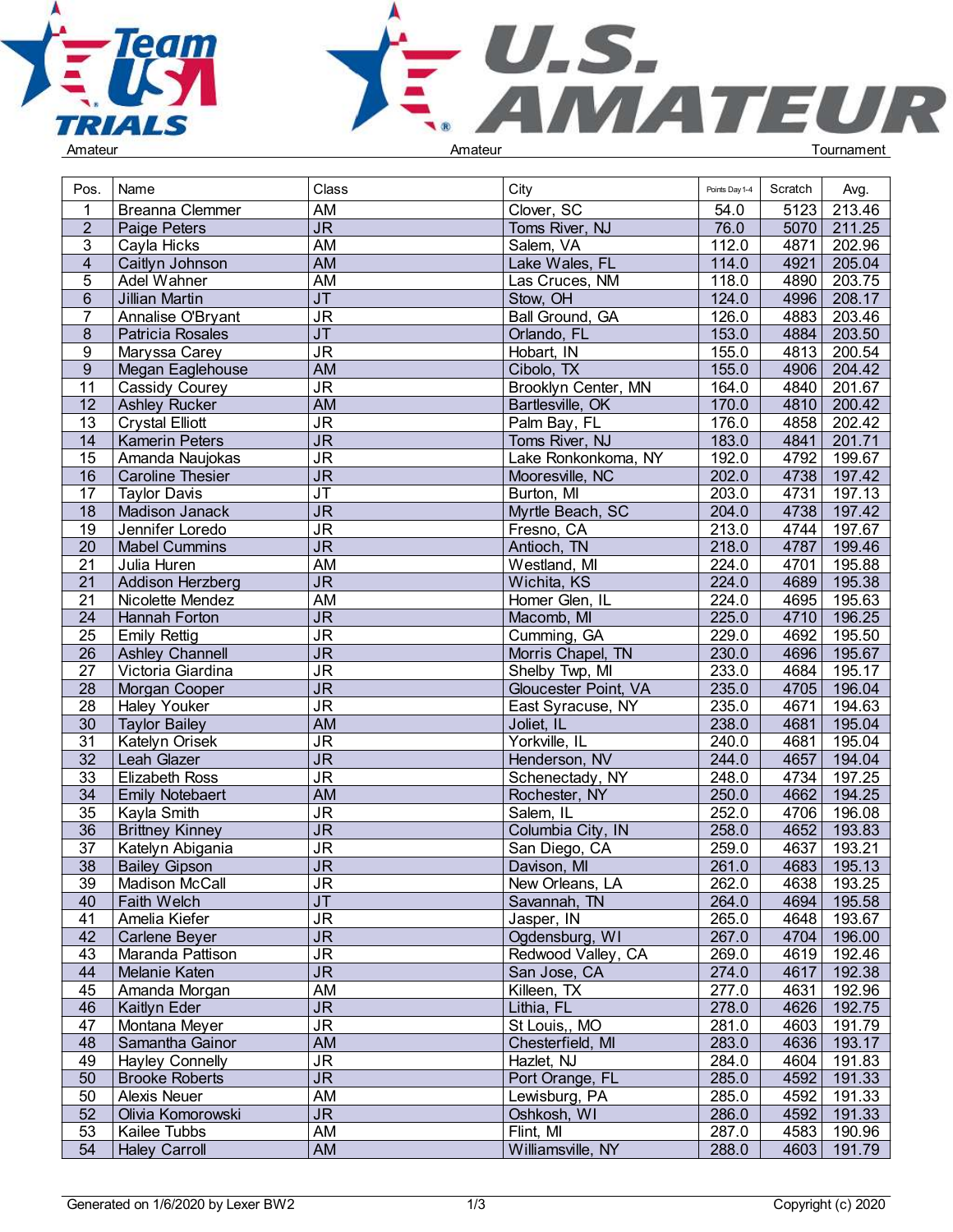



| Pos.            | Name                     | Class                                          | City                | Points Day 1-4 | Scratch      | Avg.             |  |
|-----------------|--------------------------|------------------------------------------------|---------------------|----------------|--------------|------------------|--|
| 55              | Chloe Skurzynski         | <b>JR</b>                                      | Princess Anne, MD   | 289.0          | 4639         | 193.29           |  |
| $\overline{56}$ | Lara Kurt                | $\overline{\mathsf{J}\mathsf{R}}$              | Leland, NC          | 296.0          | 4575         | 190.63           |  |
| 56              | Rebecca Lohse            | <b>AM</b>                                      | Chesterton, IN      | 296.0          | 4586         | 191.08           |  |
| $\overline{58}$ | Katie Robb               | $\overline{\mathsf{J}\mathsf{R}}$              | Swedesboro, NJ      | 299.0          | 4570         | 190.42           |  |
| 59              | Kristen Derr             | $\overline{\mathsf{J}\mathsf{R}}$              | Sunbury, PA         | 300.0          | 4573         | 190.54           |  |
| 60              | Sarah Gill               | <b>JR</b>                                      | Attleboro, MA       | 301.0          | 4578         | 190.75           |  |
| 61              | <b>Brianna Rogers</b>    | JR                                             | Florence, SC        | 303.0          | 4537         | 189.04           |  |
| 62              | Rachel Strogin           | <b>AM</b>                                      | Mentor, OH          | 304.0          | 4591         | 191.29           |  |
| 63              | Karina Capron            | <b>JR</b>                                      | Fremont, NE         | 308.0          | 4541         | 189.21           |  |
| 64              | <b>Elise Chambers</b>    | $\overline{\mathsf{J}\mathsf{T}}$              | Ocoee, FL           | 311.0          | 4579         | 190.79           |  |
| 65              | <b>Madison Bailey</b>    | <b>JR</b>                                      | Rocklin, CA         | 313.0          | 4547         | 189.46           |  |
| 65              | Caitlyn Chapman          | $\overline{\mathsf{J}\mathsf{R}}$              | Waxahachie, TX      | 313.0          | 4559         | 189.96           |  |
| 67              | Angelica Anthony         | $\overline{\mathsf{J}\mathsf{R}}$              | Schertz, TX         | 321.0          | 4552         | 189.67           |  |
| 68              | Destiny Truly            | $J\overline{R}$                                | Brooklyn Park, MN   | 330.0          | 4540         | 189.17           |  |
| 69              | Cassidy Ray              | $\overline{\mathsf{J}\mathsf{R}}$              | Herrin, IL          | 331.0          | 4505         | 187.71           |  |
| 70              | Hana Roers               | <b>JR</b>                                      | Maple Grove, MN     | 333.0          | 4525         | 188.54           |  |
| $\overline{71}$ |                          | <b>AM</b>                                      |                     |                |              |                  |  |
| $\overline{72}$ | Katelyn Dickerson        | $\overline{\mathsf{J}\mathsf{R}}$              | Painesville, OH     | 342.0          | 4516         | 188.17           |  |
|                 | Macailin Rodriguez       |                                                | Kentwood, MI        | 343.0          | 4529         | 188.71           |  |
| 73              | Jenna Williams           | <b>JR</b><br>$\overline{\mathsf{J}\mathsf{R}}$ | Homosassa, FL       | 344.0          | 4513         | 188.04           |  |
| 73              | Megan Kolberg            | <b>JR</b>                                      | Sycamore, IL        | 344.0<br>345.0 | 4498<br>4506 | 187.42<br>187.75 |  |
| 75<br>76        | Megan Hess               | J <sub>R</sub>                                 | Granger, IA         |                |              |                  |  |
|                 | <b>Britaney Myers</b>    | <b>AM</b>                                      | Mechanicville, NY   | 348.0          | 4526         | 188.58           |  |
| 77              | Abigail Goldsberry       |                                                | Bettendorf, IA      | 350.0          | 4474         | 186.42           |  |
| 78              | Amelia Vasquez           | $\overline{\mathsf{J}\mathsf{R}}$              | New Orleans, LA     | 352.0          | 4498         | 187.42           |  |
| 79              | Morgan Gitlitz           | $\overline{\mathsf{J}\mathsf{R}}$              | Freehold, NJ        | 358.0          | 4487         | 186.96           |  |
| 80              | <b>Brianna MacLeod</b>   | <b>AM</b>                                      | Brick, NJ           | 366.0          | 4416         | 184.00           |  |
| 81              | Cara Stasel              | <b>AM</b>                                      | Bonaire, GA         | 373.0          | 4449         | 185.38           |  |
| 81              | Saralyne Nassberg        | $\overline{\mathsf{J}\mathsf{R}}$              | Modesto, CA         | 373.0          | 4438         | 184.92           |  |
| $\overline{83}$ | Rachael Berg             | $\overline{\mathsf{J}\mathsf{R}}$              | Surprise, AZ        | 375.0          | 4466         | 186.08           |  |
| 84              | Arianna Campbell         | <b>AM</b>                                      | Coos Bay, OR        | 381.0          | 4452         | 185.50           |  |
| 85              | Emma Owens               | <b>JR</b>                                      | Louisville, KY      | 382.0          | 4390         | 182.92           |  |
| 86              | Ranelle Ulanday          | J <sub>R</sub>                                 | Union, KY           | 383.0          | 4387         | 182.79           |  |
| 87              | <b>Lyndsay Ennis</b>     | $\overline{\mathsf{J}\mathsf{R}}$              | Conway, SC          | 385.0          | 4413         | 183.88           |  |
| 87              | Shannon Grimm            | <b>AM</b>                                      | Fenton, MO          | 385.0          | 4459         | 185.79           |  |
| 89              | Averi Brown              | <b>JR</b>                                      | Columbus, OH        | 388.0          | 4446         | 185.25           |  |
| 90              | Saige Yamada             | $\overline{\mathsf{J}\mathsf{R}}$              | Kaneohe, HI         | 389.0          | 4451         | 185.46           |  |
| 91              | Angelique Dalesandro     | J <sub>T</sub>                                 | Rolling Meadows, IL | 390.0          | 4413         | 183.88           |  |
| 92              | Colby Jones              | $\overline{\mathsf{J}\mathsf{R}}$              | Virginia Beach, VA  | 394.0          | 4371         | 182.13           |  |
| 93              | <b>Brittany Schwartz</b> | <b>JR</b>                                      | Oshkosh, WI         | 399.0          | 4421         | 184.21           |  |
| 94              | <b>Rachel Hirst</b>      | AM                                             | Bear, DE            | 402.0          | 4469         | 186.21           |  |
| 95              | <b>Brigitte Jacobs</b>   | AM                                             | Rockford, IL        | 403.0          | 4410         | 183.75           |  |
| 96              | Kassidy Landwehr         | $\overline{\mathsf{J}\mathsf{R}}$              | Summerville, SC     | 408.0          | 4428         | 184.50           |  |
| 96              | Morgan Nunn              | $\overline{\mathsf{JR}}$                       | Okla City, OK       | 408.0          | 4343         | 180.96           |  |
| 98              | <b>Sarah Voiers</b>      | <b>AM</b>                                      | Valparaiso, IN      | 412.0          | 4400         | 183.33           |  |
| 99              | Hope Gramly              | <b>JR</b>                                      | Aubrey, TX          | 422.0          | 4375         | 182.29           |  |
| 99              | Julianna Spina           | <b>JR</b>                                      | East Islip, NY      | 422.0          | 4321         | 180.04           |  |
| 101             | April McDonnell          | $\overline{\mathsf{J}\mathsf{R}}$              | North Las Vegas, NV | 425.0          | 4398         | 183.25           |  |
| 102             | Kailee Channell          | J <sub>R</sub>                                 | Morris Chapel, TN   | 427.0          | 4355         | 181.46           |  |
| 102             | Lauren Tomaszewski       | $\overline{\mathsf{J}\mathsf{R}}$              | Wylie, TX           | 427.0          | 4364         | 181.83           |  |
| 104             | Yarelis Alvarez          | <b>JR</b>                                      | Rio Rancho, NM      | 429.0          | 4351         | 181.29           |  |
| 105             | <b>Skylar Smith</b>      | <b>JR</b>                                      | New Milford, CT     | 438.0          |              | 4359 181.63      |  |
| 106             | <b>Britney Brown</b>     | <b>AM</b>                                      | Chicago, IL         | 442.0          | 4372         | 182.17           |  |
| 106             | Breanna Elkin            | <b>JR</b>                                      | Louisville, KY      | 442.0          |              | 4330 180.42      |  |
| 108             | <b>Brooklyn Boudreau</b> | $\overline{\mathsf{JR}}$                       | Snohomish, WA       | 447.0          | 4333         | 180.54           |  |